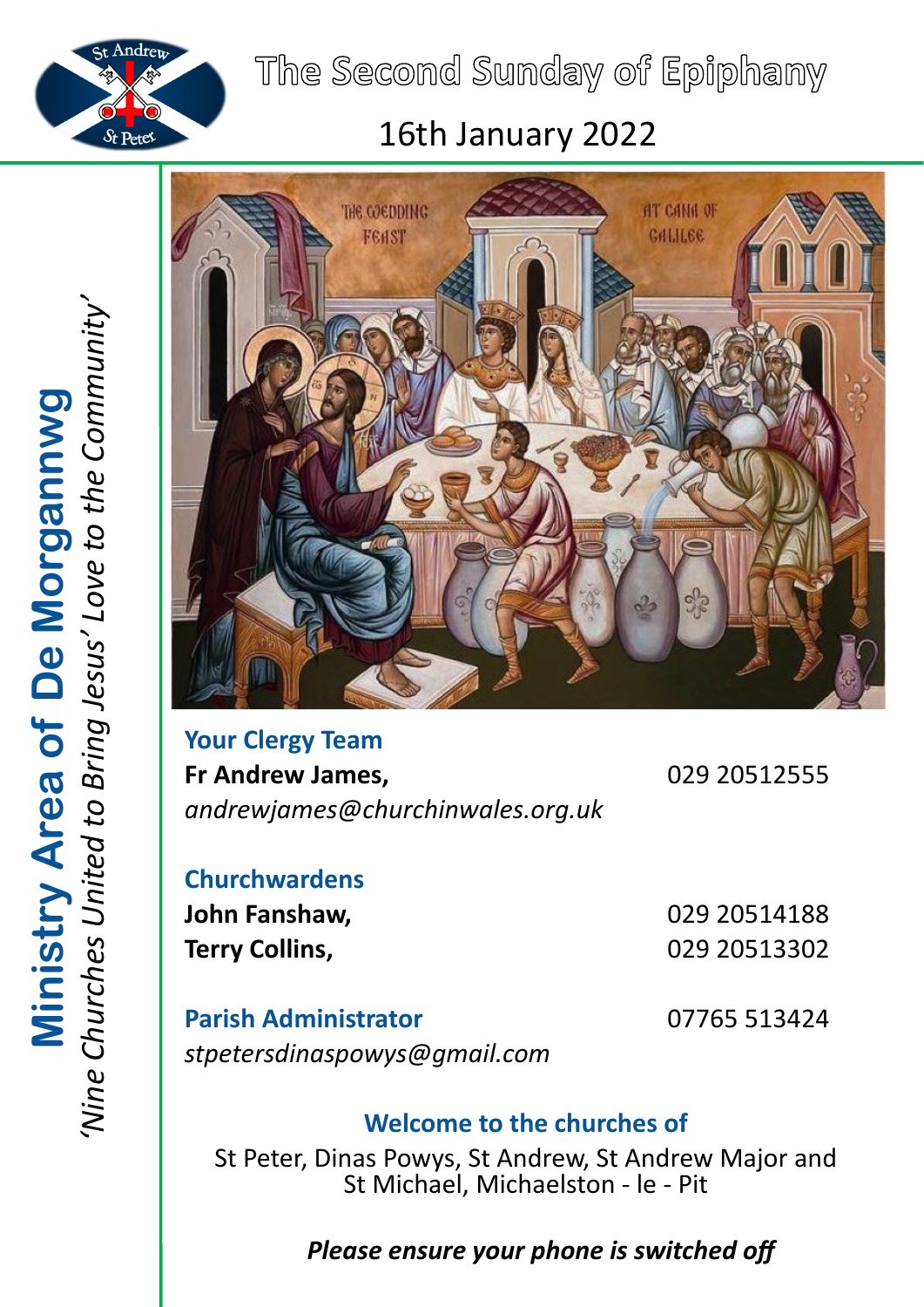#### **Collect**

Almighty God, in Christ you make all things new: transform the poverty of our nature by the riches of your grace, and in the renewal of our lives make known your heavenly glory; through Jesus Christ your Son our Lord, who is alive and reigns with you and the Holy Spirit, one God, now and for ever.

#### **Amen**



### **A reading from Isaiah 62. 1-5**

For Zion's sake I will not keep silent, and for Jerusalem's sake I will not rest, until her vindication shines out like the dawn, and her salvation like a burning torch. The nations shall see your vindication, and all the kings your glory; and you shall be called by a new name that the mouth of the LORD will give. You shall be a crown of beauty in the hand of the LORD, and a royal diadem in the hand of your God. You shall no more be termed Forsaken, and your land shall no more be termed Desolate; but you shall be called My Delight Is in Her, and your land Married; for the LORD delights in you, and your land shall be married. For as a young man marries a young woman, so shall your builder marry you, and as the bridegroom rejoices over the bride, so shall your God rejoice over you.

*This is the word of the Lord R* **Thanks be to God**



### **A reading from 1 Corinthians 12 1-11**

Now concerning spiritual gifts, brothers and sisters, I do not want you to be uninformed. You know that when you were pagans, you were enticed and led astray to idols that could not speak. Therefore I want you to understand that no one speaking by the Spirit of God ever says 'Let Jesus be cursed!' and no one can say 'Jesus is Lord' except by the Holy Spirit.

Now there are varieties of gifts, but the same Spirit; and there are varieties of services, but the same Lord; and there are varieties of activities, but it is the same God who activates all of them in everyone. To each is given the manifestation of the Spirit for the common good. To one is given through the Spirit the utterance of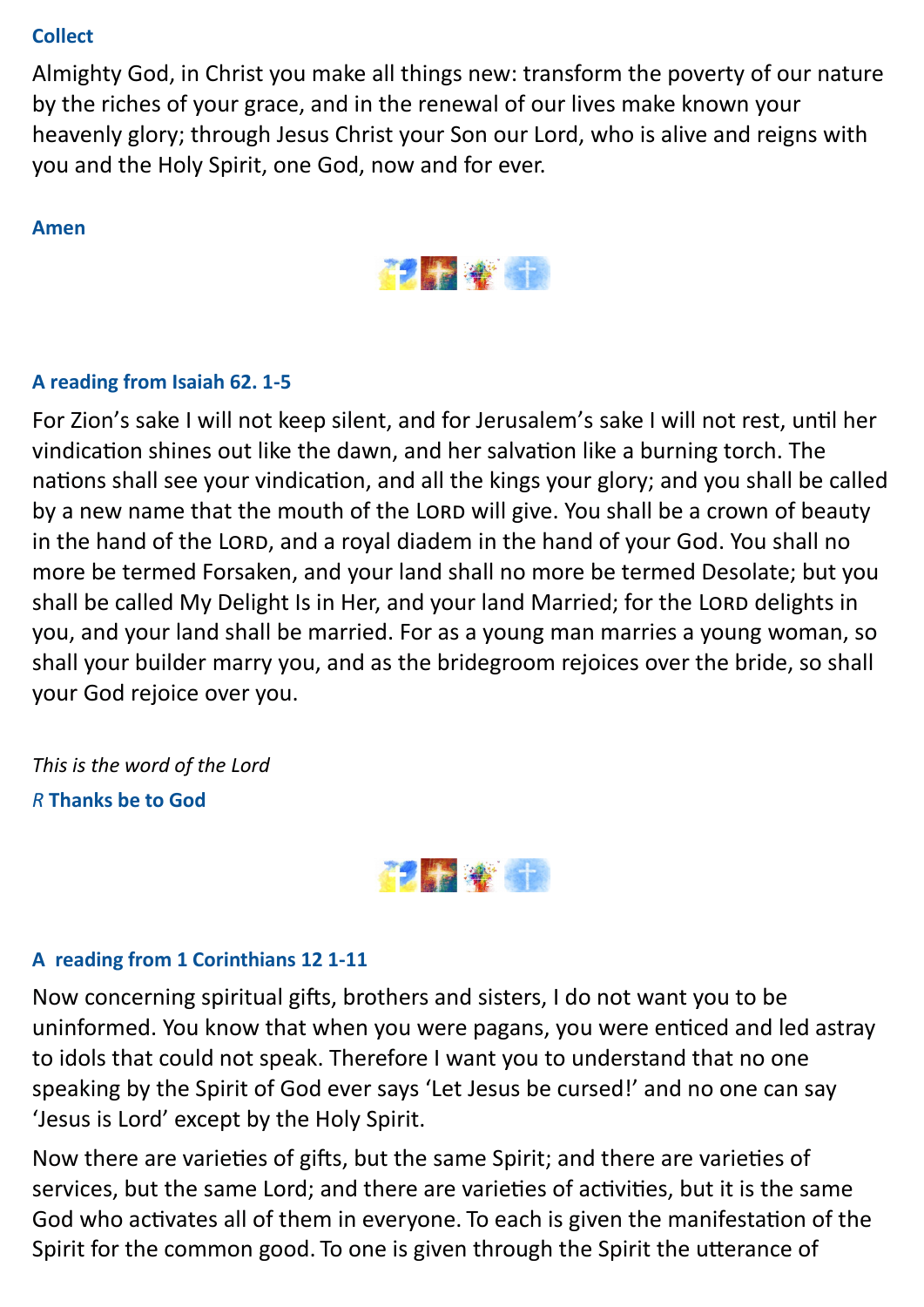wisdom, and to another the utterance of knowledge according to the same Spirit, to another faith by the same Spirit, to another gifts of healing by the one Spirit, to another the working of miracles, to another prophecy, to another the discernment of spirits, to another various kinds of tongues, to another the interpretation of tongues. All these are activated by one and the same Spirit, who allots to each one individually just as the Spirit chooses.

*This is the word of the Lord*

*R* **Thanks be to God**



### **The Gospel**

### **Listen to the Gospel of Christ according to John 2. 1-11** *R* **Glory to you, O Lord**

On the third day there was a wedding in Cana of Galilee, and the mother of Jesus was there.Jesus and his disciples had also been invited to the wedding. When the wine gave out, the mother of Jesus said to him, 'They have no wine.' And Jesus said to her, 'Woman, what concern is that to you and to me? My hour has not yet come.' His mother said to the servants, 'Do whatever he tells you.' Now standing there were six stone water-jars for the Jewish rites of purification, each holding twenty or thirty gallons.Jesus said to them, 'Fill the jars with water.' And they filled them up to the brim.He said to them, 'Now draw some out, and take it to the chief steward.' So they took it. When the steward tasted the water that had become wine, and did not know where it came from (though the servants who had drawn the water knew), the steward called the bridegroomand said to him, 'Everyone serves the good wine first, and then the inferior wine after the guests have become drunk. But you have kept the good wine until now.'Jesus did this, the first of his signs, in Cana of Galilee, and revealed his glory; and his disciples believed in him.

*This is the Gospel of the Lord R* **Praise be to thee O Christ**



#### **Post Communion Prayer**

God of glory, you nourish us with your Word who is the bread of life: fill us with your Holy Spirit that through us the light of your glory may shine in all the world. We ask this in the name of Jesus Christ our Lord.

**Amen**